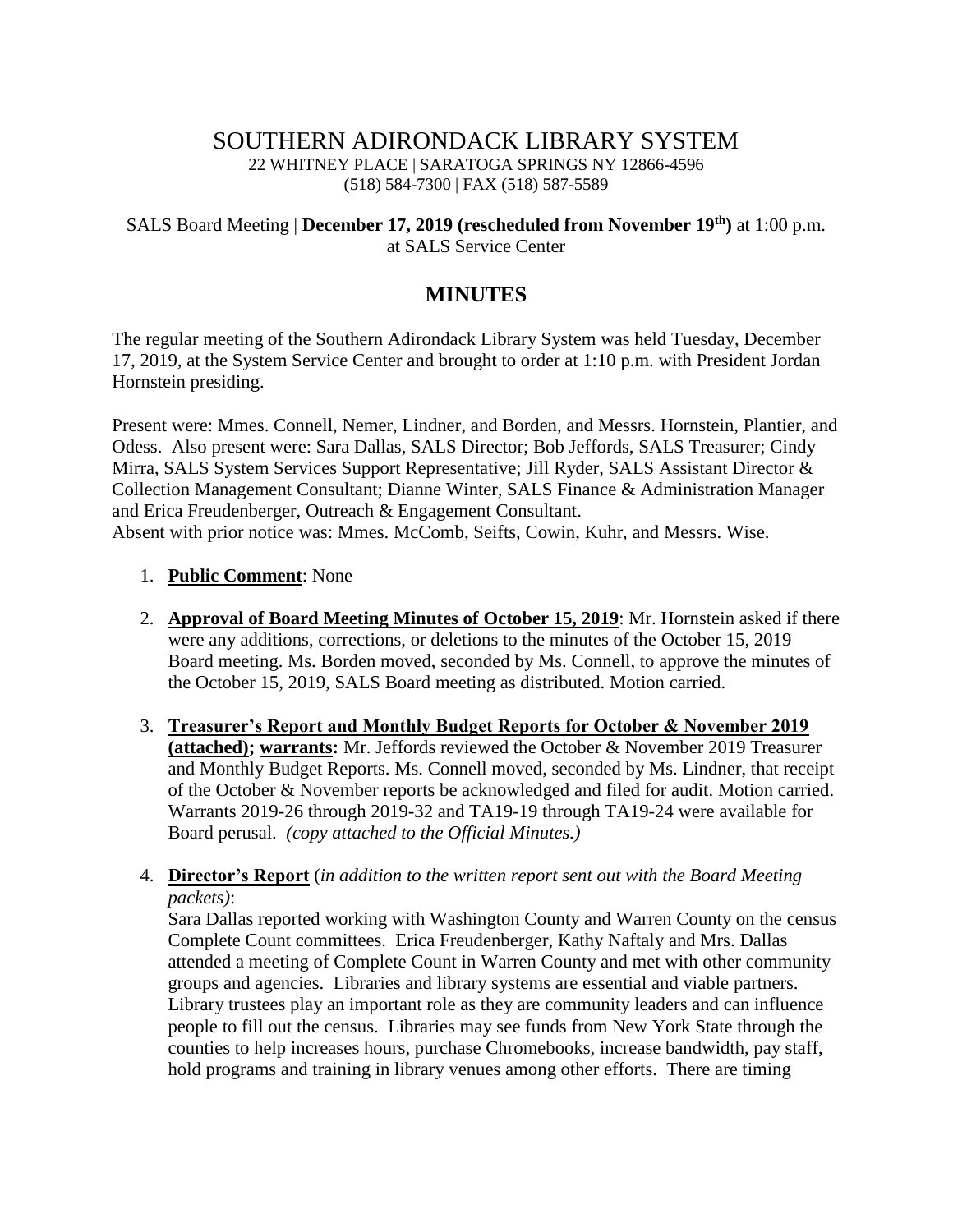issues as the money may be released early in 2020 and the census will be done in April. Warren County may ask SALS to help with the grant administration.

Mrs. Dallas was happy to report the Farm to Library program has distributed 3,000 pounds of fresh fruit and produce. It increased 1,000 pounds over the year. Erica Freudenberger said that Argyle Free Library had been added and Corinth may join in 2020. Mrs. Dallas thanked Erica Freudenberger and the library staff and trustees that embraced this vital work.

Mrs. Dallas will share information with a Times Union reporter on ebooks. Since SALS began offering econtent, use has increased 2,200% since 2009. Mrs. Dallas welcomed everyone to stay after the meeting for the 2 p.m informational webinar on eBooks.

SALS is working with NYLA to register our member libraries as institutional members of NYLA. Libraries will be getting a 15% discount. Mrs. Dallas thanked Dianne Winter for taking that on.

Mrs. Dallas reported that she had been asked to be part of the slate of candidates for the ALA Executive Board. She is one of six candidates and the three with the most votes are elected. All of the candidates are colleagues and friends.

Crosby Kemper III was nominated to be the next director of the Institute of Museum and Library Services (IMLS), the primary source of federal support for the nation's libraries and museum. It is awaiting Senate confirmation.

Erica Freudenberger testified at the Assembly hearing on libraries and library funding. Mrs. Dallas followed through with an email to Assemblyman Smullen, who has expressed a keen interest in libraries. Erica Freudenberger and Wanda Bruchis were the last panel of the day and they spoke about rural libraries, construction, and community.

Mrs. Dallas is looking forward to working with Susan Hildreth on the next SALS plan of service.

Mrs. Dallas reported that Vicky Plude, the director of the Fort Edward Free Library, who requires two academic years of study at an approved college or university, has enrolled with SUNY Adirondack to receive her associate degree. She will be applying for a continuing education grant.

#### *Joint Automation Report*:

Mrs. Dallas reported that the ILS vendor, III had been acquired by Ex-Libris. The Annual JA Finance meeting was held on December 11, 2019, at Clifton Park-Halfmoon Public Library.

*Other*: None.